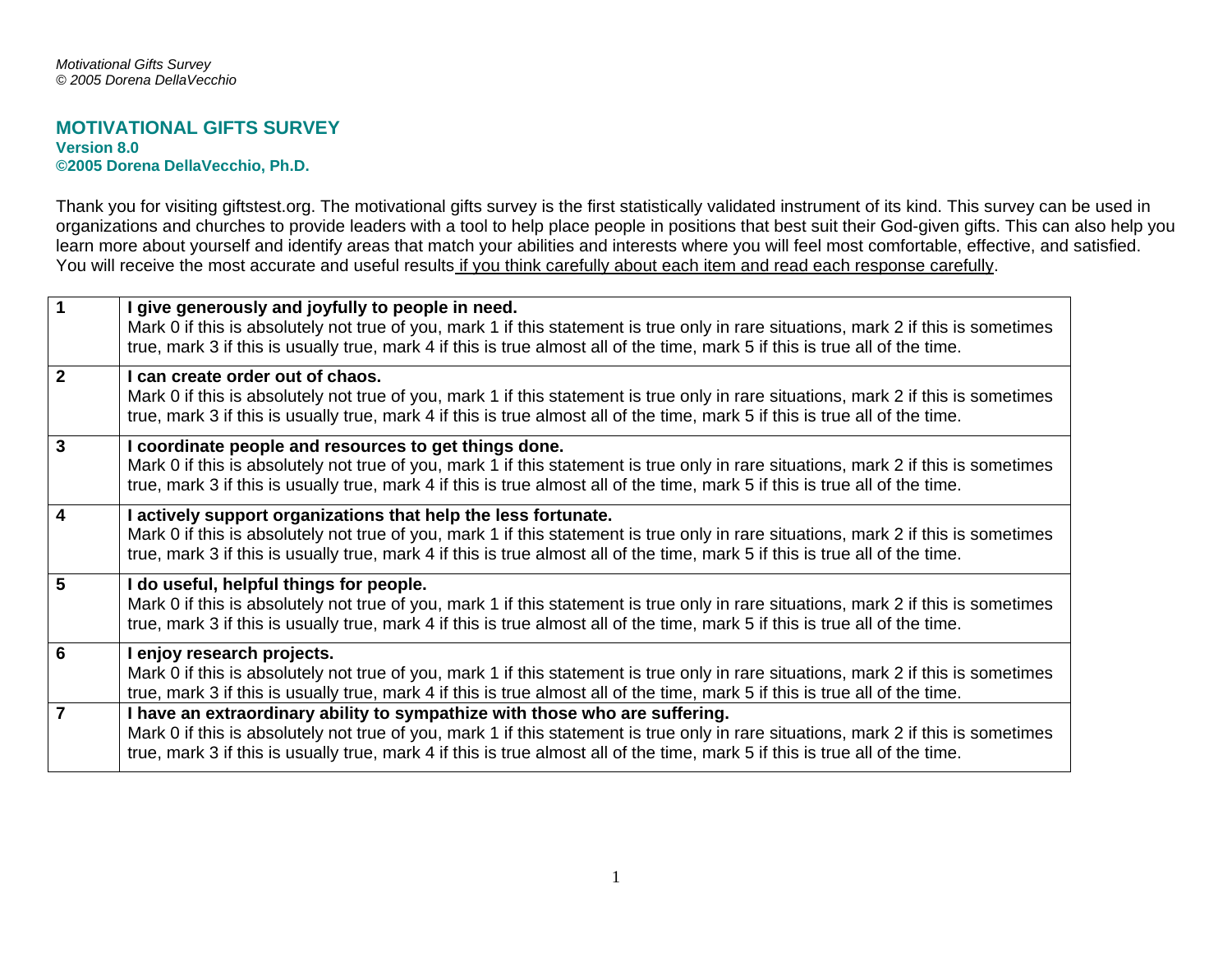| 8  | I am candid and open in expressing what I think and feel.<br>Mark 0 if this is absolutely not true of you, mark 1 if this statement is true only in rare situations, mark 2 if this is sometimes<br>true, mark 3 if this is usually true, mark 4 if this is true almost all of the time, mark 5 if this is true all of the time.                  |
|----|---------------------------------------------------------------------------------------------------------------------------------------------------------------------------------------------------------------------------------------------------------------------------------------------------------------------------------------------------|
| 9  | What approximate percent of your income do you donate?<br>Mark 0 for 0%-3%, mark 1 for 4%-6%, mark 2 for 7%-9%, mark 3 for 10%-12%, mark 4 for 13% -15%, mark 5 for 16% and<br>above.                                                                                                                                                             |
| 10 | I show my feelings by what I do for others more than what I say to them.<br>Mark 0 if this is absolutely not true of you, mark 1 if this statement is true only in rare situations, mark 2 if this is sometimes<br>true, mark 3 if this is usually true, mark 4 if this is true almost all of the time, mark 5 if this is true all of the time.   |
| 11 | I tend to analyze everything.<br>Mark 0 if this is absolutely not true of you, mark 1 if this statement is true only in rare situations, mark 2 if this is sometimes<br>true, mark 3 if this is usually true, mark 4 if this is true almost all of the time, mark 5 if this is true all of the time.                                              |
| 12 | Crying with others and sharing their pain is a valuable use of my time.<br>Mark 0 if this is absolutely not true of you, mark 1 if this statement is true only in rare situations, mark 2 if this is sometimes<br>true, mark 3 if this is usually true, mark 4 if this is true almost all of the time, mark 5 if this is true all of the time.    |
| 13 | I have an extraordinary ability to be around people who are in pain.<br>Mark 0 if this is absolutely not true of you, mark 1 if this statement is true only in rare situations, mark 2 if this is sometimes<br>true, mark 3 if this is usually true, mark 4 if this is true almost all of the time, mark 5 if this is true all of the time.       |
| 14 | I prefer doing a job instead of delegating it to someone else to complete.<br>Mark 0 if this is absolutely not true of you, mark 1 if this statement is true only in rare situations, mark 2 if this is sometimes<br>true, mark 3 if this is usually true, mark 4 if this is true almost all of the time, mark 5 if this is true all of the time. |
| 15 | I am a bold person.<br>Mark 0 if this is absolutely not true of you, mark 1 if this statement is true only in rare situations, mark 2 if this is sometimes<br>true, mark 3 if this is usually true, mark 4 if this is true almost all of the time, mark 5 if this is true all of the time.                                                        |
| 16 | I make people feel joyful.<br>Mark 0 if this is absolutely not true of you, mark 1 if this statement is true only in rare situations, mark 2 if this is sometimes<br>true, mark 3 if this is usually true, mark 4 if this is true almost all of the time, mark 5 if this is true all of the time.                                                 |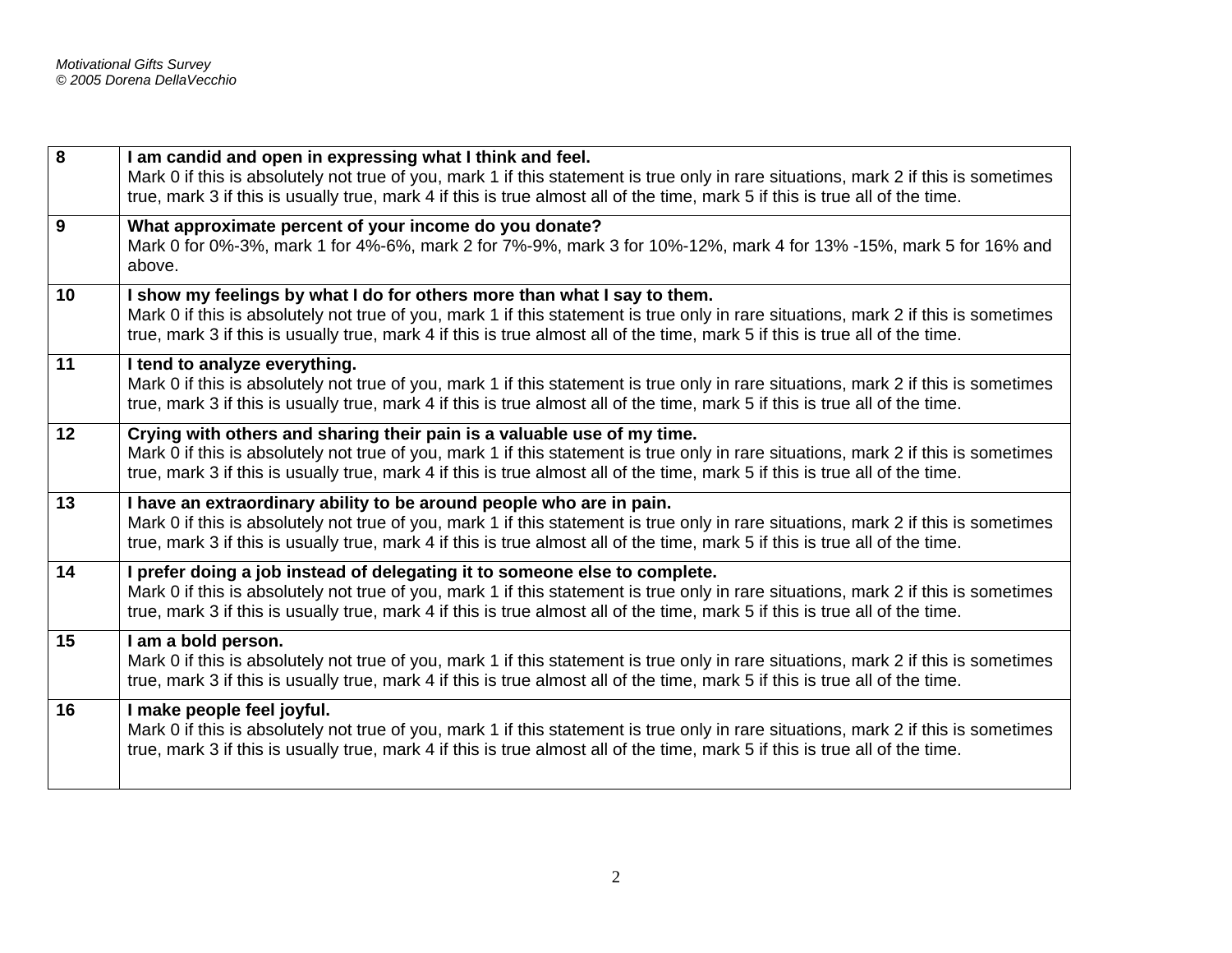| 17 | I enjoy the challenge of establishing new procedures for others to use.<br>Mark 0 if this is absolutely not true of you, mark 1 if this statement is true only in rare situations, mark 2 if this is sometimes<br>true, mark 3 if this is usually true, mark 4 if this is true almost all of the time, mark 5 if this is true all of the time. |
|----|------------------------------------------------------------------------------------------------------------------------------------------------------------------------------------------------------------------------------------------------------------------------------------------------------------------------------------------------|
| 18 | I am a talkative person.<br>Mark 0 if this is absolutely not true of you, mark 1 if this statement is true only in rare situations, mark 2 if this is sometimes<br>true, mark 3 if this is usually true, mark 4 if this is true almost all of the time, mark 5 if this is true all of the time.                                                |
| 19 | I love to study.<br>Mark 0 if this is absolutely not true of you, mark 1 if this statement is true only in rare situations, mark 2 if this is sometimes<br>true, mark 3 if this is usually true, mark 4 if this is true almost all of the time, mark 5 if this is true all of the time.                                                        |
| 20 | I always speak the truth, even at the risk of confronting my superiors.<br>Mark 0 if this is absolutely not true of you, mark 1 if this statement is true only in rare situations, mark 2 if this is sometimes<br>true, mark 3 if this is usually true, mark 4 if this is true almost all of the time, mark 5 if this is true all of the time. |
| 21 | I often offer to assist people in practical ways.<br>Mark 0 if this is absolutely not true of you, mark 1 if this statement is true only in rare situations, mark 2 if this is sometimes<br>true, mark 3 if this is usually true, mark 4 if this is true almost all of the time, mark 5 if this is true all of the time.                       |
| 22 | When I see people in pain, my heart forces me to help them find relief.<br>Mark 0 if this is absolutely not true of you, mark 1 if this statement is true only in rare situations, mark 2 if this is sometimes<br>true, mark 3 if this is usually true, mark 4 if this is true almost all of the time, mark 5 if this is true all of the time. |
| 23 | I am a very social person.<br>Mark 0 if this is absolutely not true of you, mark 1 if this statement is true only in rare situations, mark 2 if this is sometimes<br>true, mark 3 if this is usually true, mark 4 if this is true almost all of the time, mark 5 if this is true all of the time.                                              |
| 24 | I am frugal in my personal spending so I have extra to give to others.<br>Mark 0 if this is absolutely not true of you, mark 1 if this statement is true only in rare situations, mark 2 if this is sometimes<br>true, mark 3 if this is usually true, mark 4 if this is true almost all of the time, mark 5 if this is true all of the time.  |
| 25 | I enjoy helping others to learn.<br>Mark 0 if this is absolutely not true of you, mark 1 if this statement is true only in rare situations, mark 2 if this is sometimes<br>true, mark 3 if this is usually true, mark 4 if this is true almost all of the time, mark 5 if this is true all of the time.                                        |